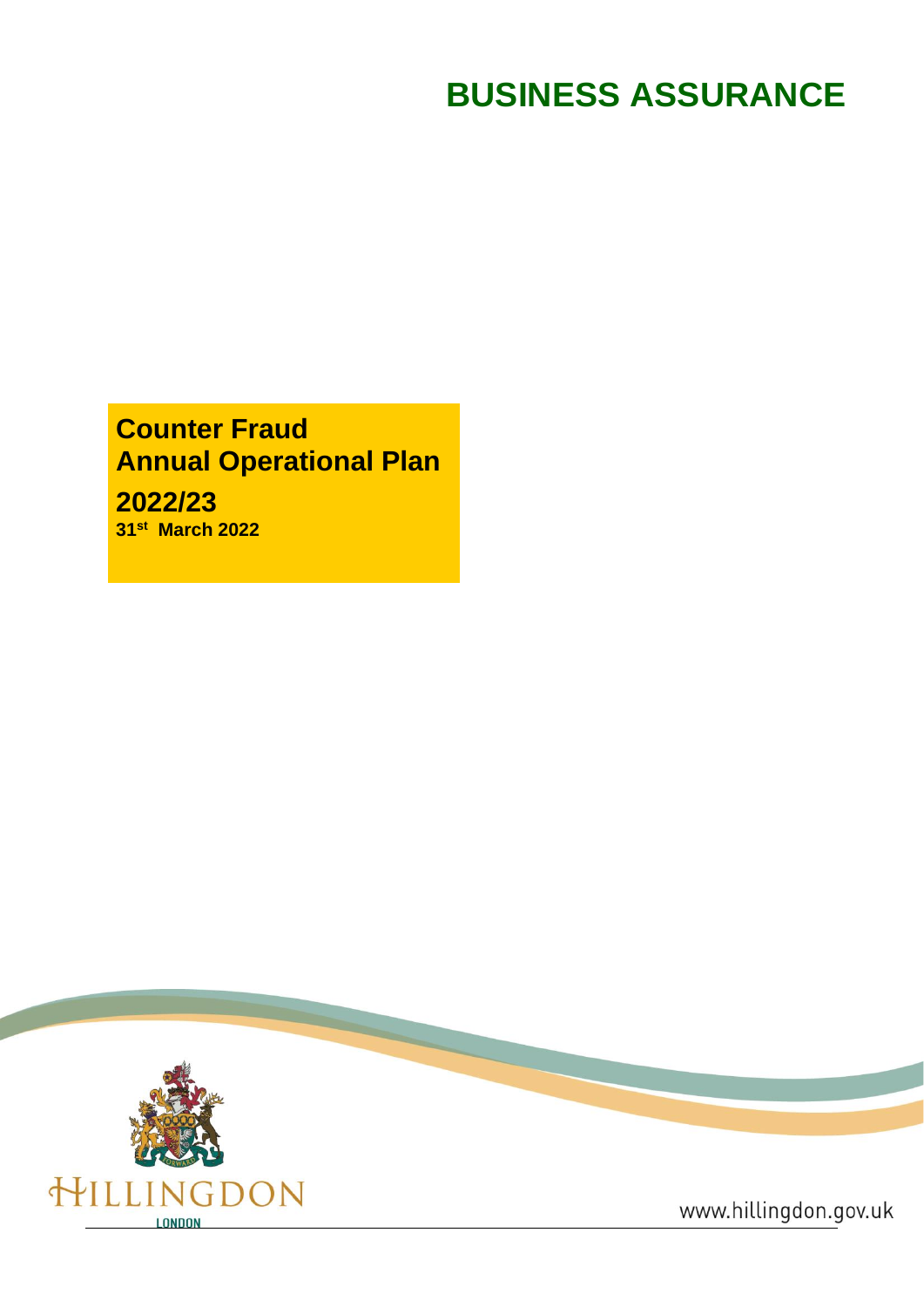### **Contents**

The Counter Fraud key contacts in connection with this report are:

**Alex Brown Head of Counter Fraud t:** 01895 556811 **e:** [abrown@hillingdon.gov.uk](mailto:abrown@hillingdon.gov.uk)

#### **Page**

| 1. Introduction                               |   |
|-----------------------------------------------|---|
| 2. The Counter Fraud Strategic Approach       | 3 |
| <b>3. The Fraud Universe</b>                  | 3 |
| 4. The Counter Fraud Plan 2022/23             | 4 |
| <b>5. Skills &amp; Resources</b>              | 5 |
| <b>6. Counter Fraud Reporting</b>             | 5 |
| <b>7. Measuring Counter Fraud Performance</b> | 5 |
| 8. Acknowledgement                            |   |

#### **Appendices**

| <b>Appendix A – Fraud Risk Assessment</b>     | 7   |
|-----------------------------------------------|-----|
| Appendix B - Operational Work Plan 2022/23    | 10  |
| <b>Appendix C – CFT Team Structure Mar'22</b> | 13. |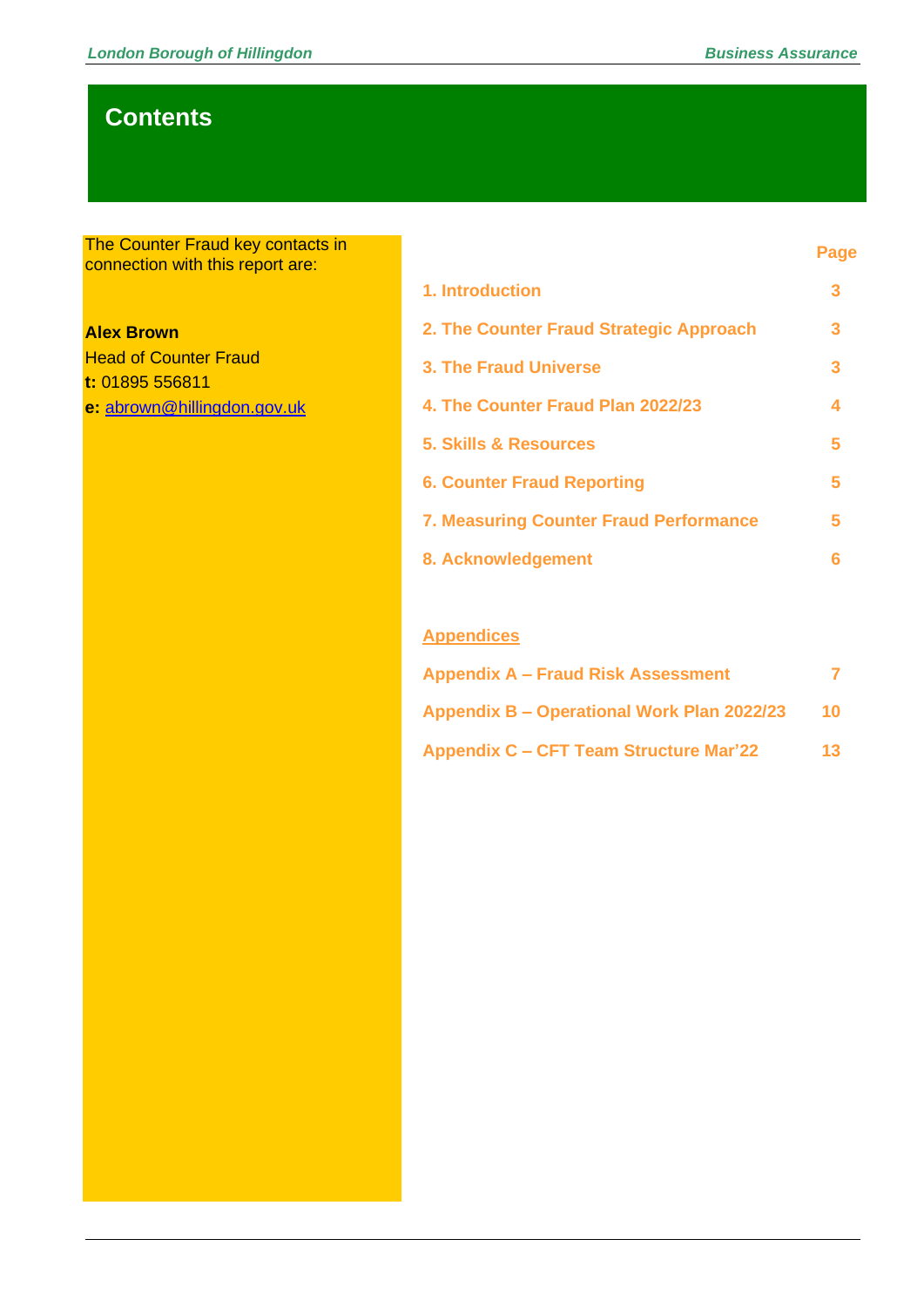#### **1. Introduction**

#### **The Role of the Business Assurance Counter Fraud Team**

- 1.1 The Business Assurance Counter Fraud Team (BACFT) is responsible for delivering the Counter Fraud Strategy and Annual Operational Plan to ensure that the Council meets its statutory objectives in relation to fraud and corruption. The Annual Operational Plan gives key stakeholders an overview of the BACFT operational activity for the coming financial year, as well as a summary of the key fraud risks the Council faces.
- 1.2 As well as a range of counter fraud activities, the BACFT has historically conducted a range of other types of investigative work which do not necessarily have a criminal or fraud element to them i.e. revenue inspections, disciplinary investigations, other loss prevention work, etc. It also includes preventative work such as fraud awareness training, advising management on fraud risks and counter fraud controls as well as ensuring the Council has up-to-date and appropriate investigation policies and procedures.

#### **The Purpose of the Counter Fraud Annual Operational Plan 2022/23**

1.3 The Annual Operational Plan 2022/23 outlines the Council's approach to effectively tackle both the internal and external risk of fraud through its planned counter fraud activity. This planned approach is produced based upon the fraud landscape set out within the 'Fraud Universe', to ensure that BACFT resources are effectively deployed into areas of the highest fraud risk. The Annual Operational Plan also features a variety of proactive and reactive activity including investigative, project and verification work.

#### **2. The Counter Fraud Strategic Approach**

- 2.1 The published Counter Fraud Strategy for 2022-25 details the approach and core principles of how the BACFT will tackle and combat fraud and corruption over the next 3 years. It also highlights the BACFT's strategic objectives and provides assurance to key stakeholders by setting out how the Council's exposure to fraud is minimised.
- 2.2 The main principles of the Counter Fraud Strategy are:
	- **Risk Based Approach**  The deployment of resources into the highest areas of fraud risk based upon the fraud universe and the risk assessment process.
	- **Partnership & Engagement** Communicating with service areas and key stakeholders to understand the risks the Council faces whilst creating a counter fraud culture. Offer support to stakeholders by undertaking work streams to identify fraud.
	- **Prevent, Detect, Pursue & Deter**  The cornerstone of the counter fraud approach, with a focus on prevention, as preventative measures are more effective than cure.
	- **Innovation & Modernisation**  A focus on delivering an efficient and effective counter fraud service through greater use of technology.
- 2.3 To ensure the BACFT can operate effectively in preventing, detecting, and pursuing fraud, a wide range of policies are in place providing a corporate framework to support staff. These corporate policies outline the Council's approach to countering fraud and corruption. Further details on these policies are included in the Counter Fraud Strategy 2022-25.

#### **3. The Fraud Universe**

3.1 In line with the Counter Fraud Strategy, the BACFT deploys a risk-based approach which is embedded into all forms of counter fraud activity, including the triaging of referrals. Specifically, a risk assessment is carried out on all referrals received to verify the veracity of the allegation by gathering intelligence to corroborate the original referral.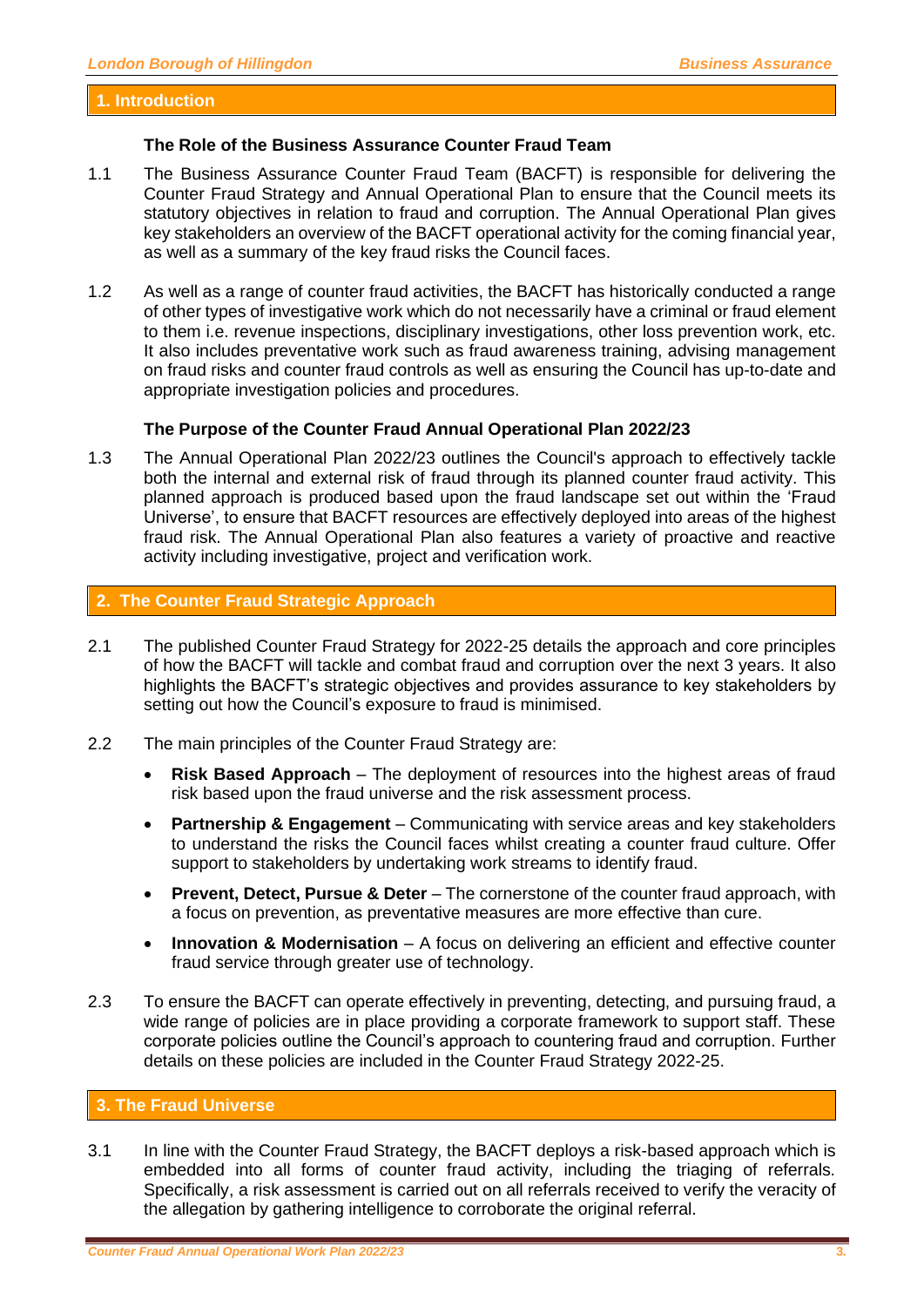- 3.2 During the risk assessment process, the BACFT will score the assessment based on the following categories:
	- **Financial risk** What is the potential value of the fraud? What impact does it have on the Council and its residents?
	- **Reputational risk**  How does this damage the Councils reputation? How would residents and the wider public perceive the referral if it were to be true?
	- **Operational risk**  How does this allegation, if true effect the day to day running of the Council? Is there a need to strengthen processes to mitigate fraud?
	- **Systemic risk** Is this a new or emerging risk based on environmental, Social or economic factors? Is this a fraud risk we will likely continue to be exposed to? Do we need to change working practices to combat the risk?
- 3.3 The Fraud Universe for the Council and the Counter Fraud Team's risk assessment of those risks are set out in **Table 1** at **Appendix A**. These highlights environmental pressures faced by the Council which includes national and local influences. All council services are continuing to feel the lingering effects of the global pandemic. The combined impact of the pandemic and the transition to an endemic, as well as the negative influence of the rise in the cost of living, has created a perfect storm for opportunistic fraud to significantly increase.
- 3.4 As the fraud landscape within the public sector is ever changing, it is important that the BACFT keeps up to date with industry news and communicates with key stakeholders to recognise the pressures and risks the Council will encounter. This will give the BACFT the ability to adapt and combat the changing fraud risk landscape.

#### **4. The Counter Fraud Annual Operational Plan 2022/23**

- 4.1 Set out in **Table 2** at **Appendix B**, is the draft Counter Fraud Annual Operational Plan for 2022/23. The plan has been devised in liaison with key stakeholders and takes into consideration the Risk Assessment/Fraud Universe as set out at in **Table 1** at **Appendix A**. The planned operational activity covers proactive and reactive work across a wide range of fraud risks, whilst also retaining the flexibility for the BACFT to tackle any emerging risks.
- 4.2 The plan explains the work the BACFT will carry out by fraud risk and includes outcomes achieved previously in these areas, as well as the overall risk assessment rating. The plan for 2022/23 includes a variety of activity, which is listed below by type:
	- **Criminal Investigations**  Investigations that have a criminal element undertaken by qualified investigators. These investigations normally fall within services areas, where a fraud is alleged to have taken place by a person or business accessing services or funds. Typically, the BACFT will investigate offences relating to fraud, theft, bribery and forgery but may where it is in the interest of the Council and its residents, investigate other offences.
	- **Civil Investigations**  These investigations are often where the burden of proof for criminal proceedings cannot be met, or it is not in the public interest to prosecute. These matters are dealt with by way of compliance and may require civil proceedings to bring the case to a resolution.
	- **Disciplinary Investigations**  At times key stakeholders in conjunction with HR may require the assistance of the BACFT in disciplinary matters, as per the corporate investigations protocol. The Special Investigations Unit is well equipped to pursue these cases where required to do so.
	- **Verifications**  A workstream conducted by the BACFT to verify the eligibility of service users before accessing a particular scheme. These verification workstreams are embedded into processes within Housing and Social Care. This type of work is the core function behind the BACFT's preventative measures.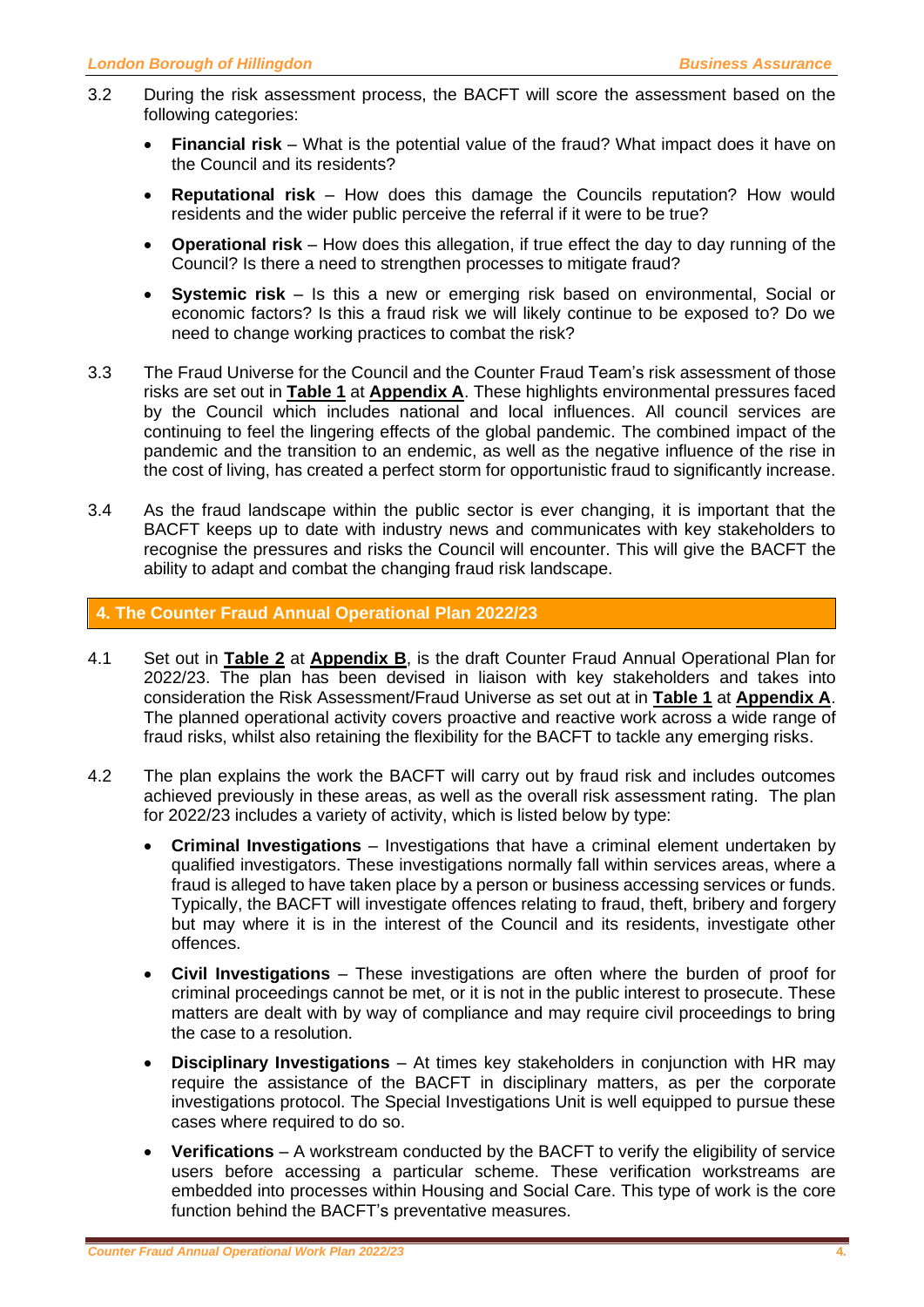- **Proactive Projects** A series of one-off projects conducted throughout the financial year, targeting the highest risk areas within the Council to drive down fraud, loss and error.
- **Data Matching** Exercises designed to identify fraud, loss or error by matching internal and external data sets. Returned matches are analysed to verify the veracity of the potential outcomes identified.
- 4.3 Another key feature of the 22/23 plan is a closer collaborative approach to risk and governance between Internal Audit (IA) and the BACFT. The BACFT will provide greater support to IA in identifying and mitigating fraud risks as part of undertaking IA assurance and consultancy reviews. This will lead to the BACFT being alerted to fraud risks at the earliest opportunity and supporting IA in developing measures to prevent fraud.

#### **5. Counter Fraud Skills & Resources**

- 5.1 Every member of staff in the Counter Fraud Team is either professionally qualified in counter fraud or is actively studying for a relevant professional qualification supported by the Council. This helps to ensure that the BACFT provides a fully professional and effective service. A skills matrix approach is also used as part of monthly one to one meetings as well as at 6 monthly performance reviews.
- 5.2 To provide the BACFT with the ability to combat the risk of fraud and deliver its operational work plan for 2022/23, a minor change to the BACFT structure has been implemented as detailed at **Appendix C**. The revised structure has reduced management overhead and increased operational resources. This is due to the increased risk of fraud faced by the Council which is highlighted in the fraud universe risk assessment set out at **Appendix A**. The updated structure is in the early stages of implementation with the need to recruit to **two new Counter Fraud Officer posts**. The Head of Counter Fraud is confident these posts will be recruited to in Quarter 1 of 2022/23, giving the BACFT a fully resourced service to meet its strategic objectives.

#### **6. Counter Fraud Reporting**

- 6.1 The BACFT reports its progress to Corporate Management Team (CMT) and the Audit Committee (AC) on all matters of counter fraud activity on a quarterly basis. These reports provide an update on performance against KPIs, strategic and operational objectives and delivery against the financial loss prevention target for the year. In addition to this, an annual report is presented to CMT and AC providing a summary overview of counter fraud activity for the financial year including a detailed analysis on team performance and outcomes. This enables CMT and the AC to hold the Head of Counter Fraud and the Deputy Director of Exchequer Services and Business Assurance to account.
- 6.2 The BACFT also liaises with services managers on an ongoing basis to ensure regular dialogue in relation to counter fraud activities (where appropriate) as well as delivery of service level agreements. This high level of engagement plays a significant part in the BACFT meeting its core principles set out in the Counter Fraud Strategy 2022-25.

#### **7. Measuring Counter Fraud Performance**

7.1 As the BACFT is a support function that works closely with the majority of service areas across the Council, there are a wide range of stakeholders to satisfy, as well as key stakeholders such as CMT and the AC. To monitor counter fraud performance across service areas, outcomes and objectives a suite of KPIs were refreshed and agreed in the Counter Fraud Strategy 2022-25. Regular updates on performance against these KPIs will be provided in each quarterly progress report.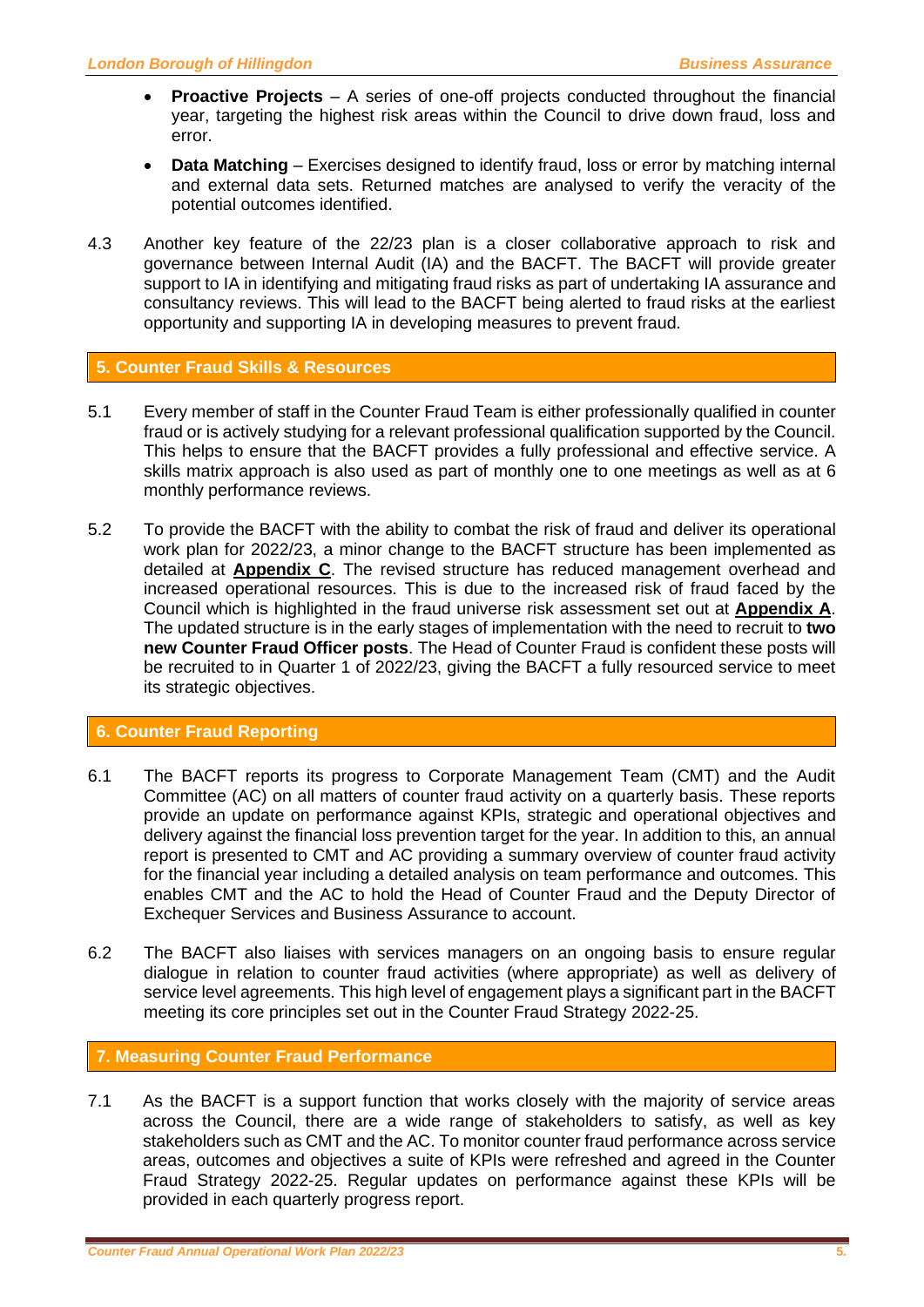7.2 The Counter Fraud Strategy 2022-25 sets out nine strategic objectives for the BACFT to pursue, which includes the **financial loss prevention target for the year.** Taking into consideration the change in fraud valuations set out in the appendices of the Counter Fraud Strategy and the team's performance in 2021/22, **the financial loss prevention target for 2022/23 has been set at £3.5m**.

#### **8. Acknowledgement**

8.1 The BACFT would like to take this opportunity to formally record its thanks for the cooperation and support it has received from the Council's management as part of the riskbased planning process.

Alex Brown ACFS APCIP **Head of Counter Fraud**

31st March 2022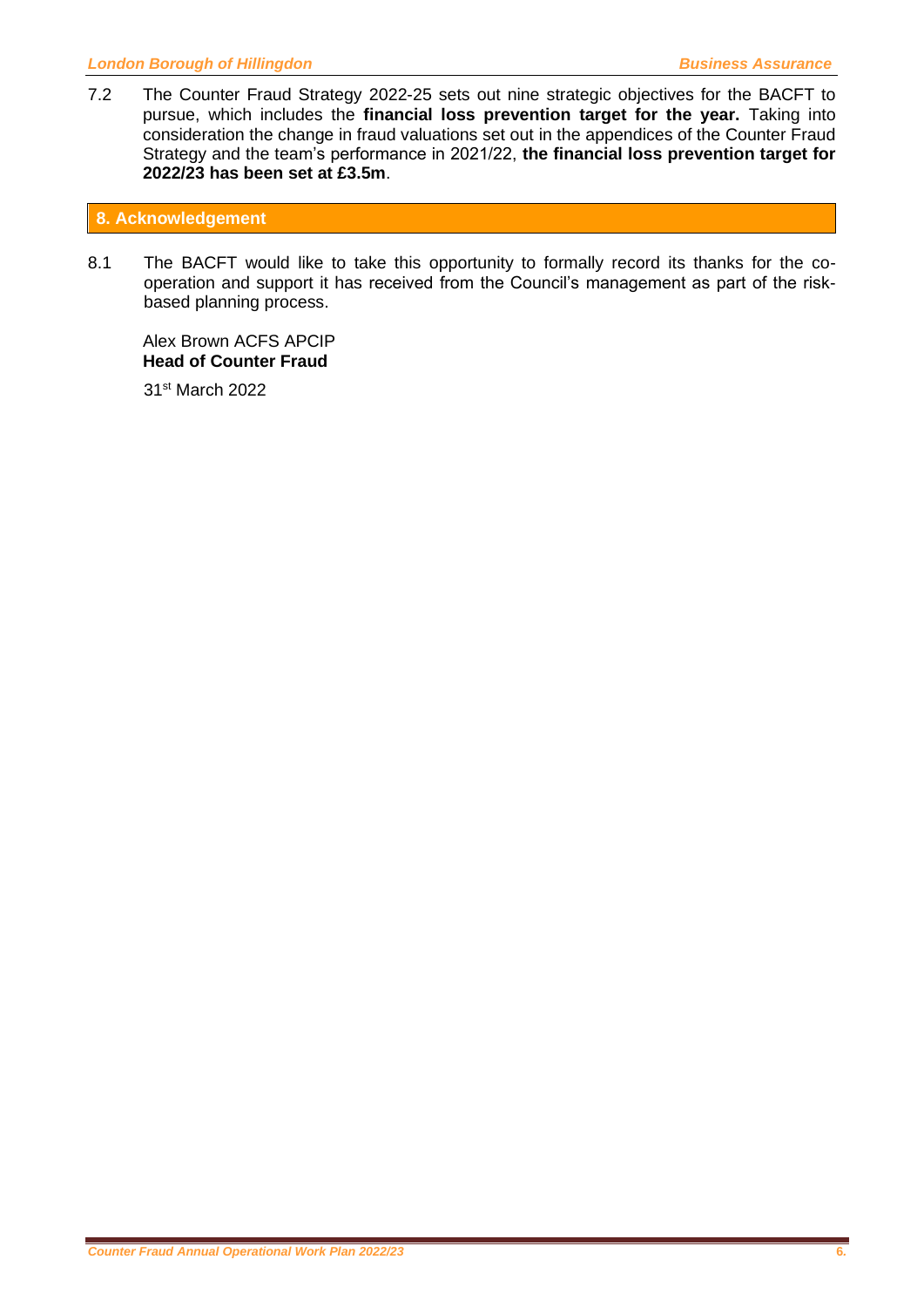### **APPENDIX A**

The fraud risks specific to LBH are set in **Table 1** below, which is a summary of the organisational Fraud Risk Assessment (the Fraud Universe) for the Council.

#### **Table 1 ~ Fraud Risk Assessment**

| <b>Fraud Risk</b><br><b>Area</b>                             | <b>Fraud Risk Assessment</b>                                                                                                                                                                                                                                                                                                                                                           |
|--------------------------------------------------------------|----------------------------------------------------------------------------------------------------------------------------------------------------------------------------------------------------------------------------------------------------------------------------------------------------------------------------------------------------------------------------------------|
|                                                              | Withdrawal from the European Union, the economic impact of the pandemic<br>and the uncertainty created by the conflict in Ukraine has generated<br>financial pressures on the business community creating higher levels of<br>unemployment and greater numbers of people seeking housing services<br>and tax exemptions creating higher instances of fraud within related<br>services. |
|                                                              | Increased financial pressure associated with the rise in the cost of living on<br>individuals and concerns over money and fear of redundancy due to<br>economic climate leading to higher likelihood and pressure to commit fraud.                                                                                                                                                     |
| <b>General</b>                                               | Increased demand of delivery within services leading to reduced due<br>diligence over service delivery and overriding of controls and a greater<br>opportunity for fraud.                                                                                                                                                                                                              |
| <b>Fraud Risks</b>                                           | Internal changes to working practice such as working from home, staff<br>٠<br>shortages stretching resources and higher levels of sickness, affecting the<br>operation of preventative controls, decreased monitoring activity and<br>increasing risk of fraud going undetected.                                                                                                       |
|                                                              | Decreased face-to-face meetings with service users, less verification of<br>$\bullet$<br>documentation<br>with reliance on scanned<br>original<br>or<br>copies<br>0f<br>documentation. More provision of services remotely leading to higher<br>likelihood of fraud not being detected.                                                                                                |
|                                                              | The negative impact of the rise in the cost of living combined with economic<br>$\bullet$<br>uncertainty, leads to a greater risk of non-payment for services, increasing<br>the Council's debt and reduces the opportunity for recovery.                                                                                                                                              |
|                                                              | An increased need to win government contracts because of financial<br>٠<br>pressures on businesses due to Brexit and the pandemic leading to the<br>fraudulently manipulation of the procurement processes.                                                                                                                                                                            |
| IT&<br><b>Procurement</b><br>of Goods and<br><b>Services</b> | Increased cyber-crime activity nationally and globally and the higher<br>$\bullet$<br>likelihood of a cyber-attack against the Council such as 'ransom-ware'<br>Denial of Service attacks, account takeover and account creation.                                                                                                                                                      |
|                                                              | Higher financial pressure on Council contractors creating increased desire<br>to maximise profit from contracts leading to higher likelihood of<br>misrepresentation of services, goods and materials supplied.                                                                                                                                                                        |
|                                                              | Demand to shift more of our activities onto online platforms to access<br>$\bullet$<br>services can expose the organisation to programmed bots that break into<br>user accounts to redirect payments/refunds, steal contact information and<br>other harmful activities that could also lead to negative GDPR and<br>reputational ramifications.                                       |
|                                                              | Utilisation and implementation of bots is currently in its very early stages.<br>They could potentially be maliciously programmed and undertake<br>potentially fraudulent activities without the appropriate human oversight.                                                                                                                                                          |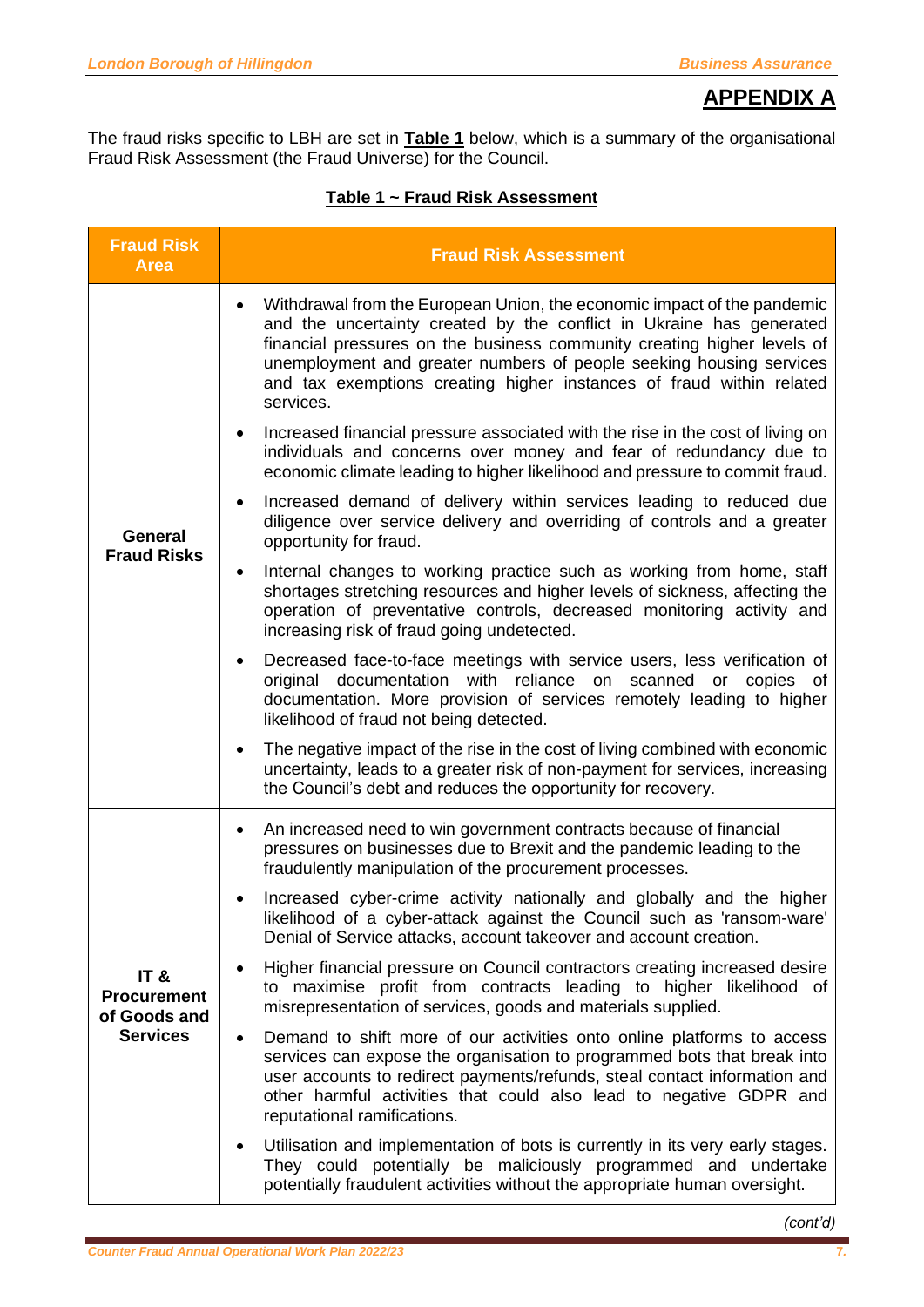# **APPENDIX A (cont'd)**

|  | Table 1 ~ Fraud Risk Assessment (cont'd) |  |
|--|------------------------------------------|--|
|  |                                          |  |

| <b>Fraud Risk</b><br><b>Area</b>                  | <b>Fraud Risk Assessment</b>                                                                                                                                                                                                                                                                                          |  |  |
|---------------------------------------------------|-----------------------------------------------------------------------------------------------------------------------------------------------------------------------------------------------------------------------------------------------------------------------------------------------------------------------|--|--|
| <b>Port Authority</b>                             | Higher numbers of Unaccompanied Asylum Seekers (UAS) approaching<br>$\bullet$<br>the Council compared to non-port authorities, leading to greater levels of<br>fraudulent approaches to the Council for services.<br>Increases in service use by individuals where service provision is subject to                    |  |  |
|                                                   | immigration status, leading to more likelihood of misrepresentation of<br>circumstances to access services where there is No Recourse to Public<br>Funds (NRPF).                                                                                                                                                      |  |  |
|                                                   | Higher levels of housing need and homelessness claims in the borough<br>linked to ongoing cost of living pressures, leading to increased levels of<br>fraud within housing.                                                                                                                                           |  |  |
| <b>Statutory</b><br>Duty to                       | Availability of low-cost social housing leads to greater numbers of<br>٠<br>individuals seeking housing from the Council and the opportunity to<br>misrepresent circumstances within the process to obtain housing<br>fraudulently.                                                                                   |  |  |
| <b>Provide</b><br><b>Social</b><br><b>Housing</b> | Increased pressure on housing services requiring greater use by the<br>Council of temporary accommodation. With the likelihood of the<br>accommodation used being outside of the borough which in turn, reduces<br>the ability to monitor use and occupation, and increases likelihood of misuse<br>going undetected. |  |  |
|                                                   | The pandemic and cost of living rise, has changed individuals' perceptions<br>to rationalise fraud, leading to an increase in sub-letting and non-occupation<br>of accommodation from historic tenants.                                                                                                               |  |  |
|                                                   | High costs of social care provisions lead to greater pressure to misrepresent<br>٠<br>circumstances in relation to assets and income in the financial assessment<br>process.                                                                                                                                          |  |  |
| <b>Social Care</b><br><b>Provider</b>             | Inability of vulnerable individuals to properly manage Direct Payments<br>meaning greater involvement of family members and third parties to<br>payments, leading<br>increased risk of opportunistic<br>to<br>manage<br>misappropriation of funding by a third party.                                                 |  |  |
|                                                   | Absence of appropriate financial controls or appropriate monitoring, leading<br>to the increased risk of unwarranted Direct Payments expenditure and<br>misappropriation of funding.                                                                                                                                  |  |  |
|                                                   | Access to Council services by individuals subject to immigration status<br>checks leads to risk of misrepresentation of status to access services where<br>there is NRPF.                                                                                                                                             |  |  |

*(cont'd)*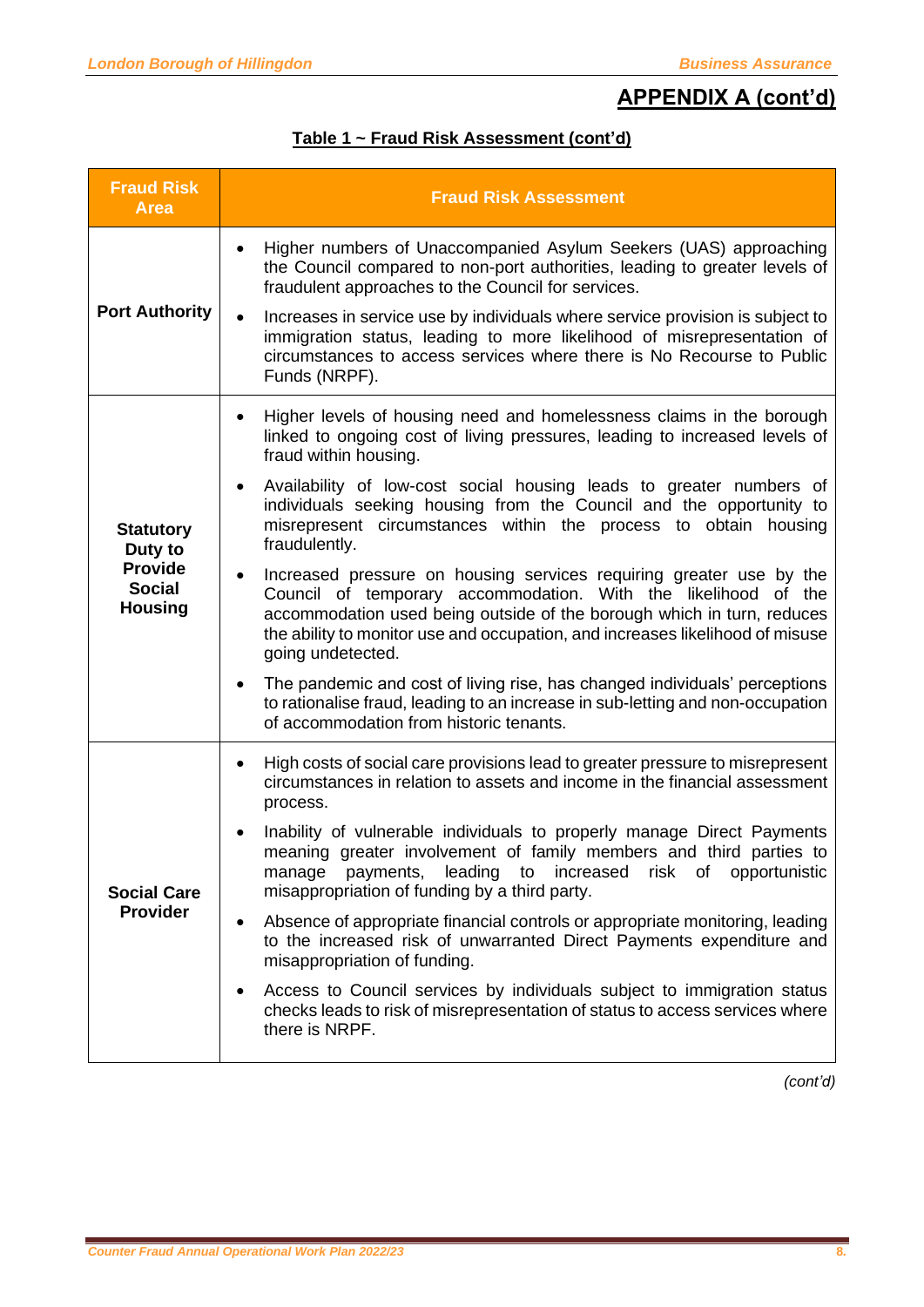## **APPENDIX A (cont'd)**

| <b>Fraud Risk</b><br>Area                               | <b>Fraud Risk Assessment</b>                                                                                                                                                                                                                                                                                                     |  |
|---------------------------------------------------------|----------------------------------------------------------------------------------------------------------------------------------------------------------------------------------------------------------------------------------------------------------------------------------------------------------------------------------|--|
|                                                         | Administration of business grants linked to Covid-19 and pressure to pay<br>out support to businesses leads to increased risks to misappropriation of<br>funding by organised criminals, companies, and opportunists not eligible for<br>funding. Utilisation of phishing emails to exploit weaknesses and redirect<br>payments. |  |
|                                                         | High cost of rateable value of business premises leads to the risk of<br>fraudulent misrepresentation of circumstances to take advantage of reliefs.                                                                                                                                                                             |  |
| <b>Revenue</b><br><b>Collection</b><br><b>Authority</b> | Pressure to reduce individual costs against the cost of Council Tax leads to<br>$\bullet$<br>the wrongful claiming of single person discount and/or other exemptions and<br>discounts, leading to lost revenue across a large number of residential<br>addresses.                                                                |  |
|                                                         | Increases in the cost of living leads to residents misrepresenting their<br>$\bullet$<br>circumstances in order to qualify for the Council Tax Reduction scheme.                                                                                                                                                                 |  |
|                                                         | Council Tax and Business Rates costs leads to the risk of deliberate<br>avoidance of completion of new build properties and lost revenues for the<br>Council.                                                                                                                                                                    |  |
|                                                         | Introduction of Council Tax rebate leads to owners of second homes/empty<br>$\bullet$<br>properties misrepresenting their circumstances to claim eligibility.                                                                                                                                                                    |  |

### **Table 1 ~ Summary Risk Assessment (cont.)**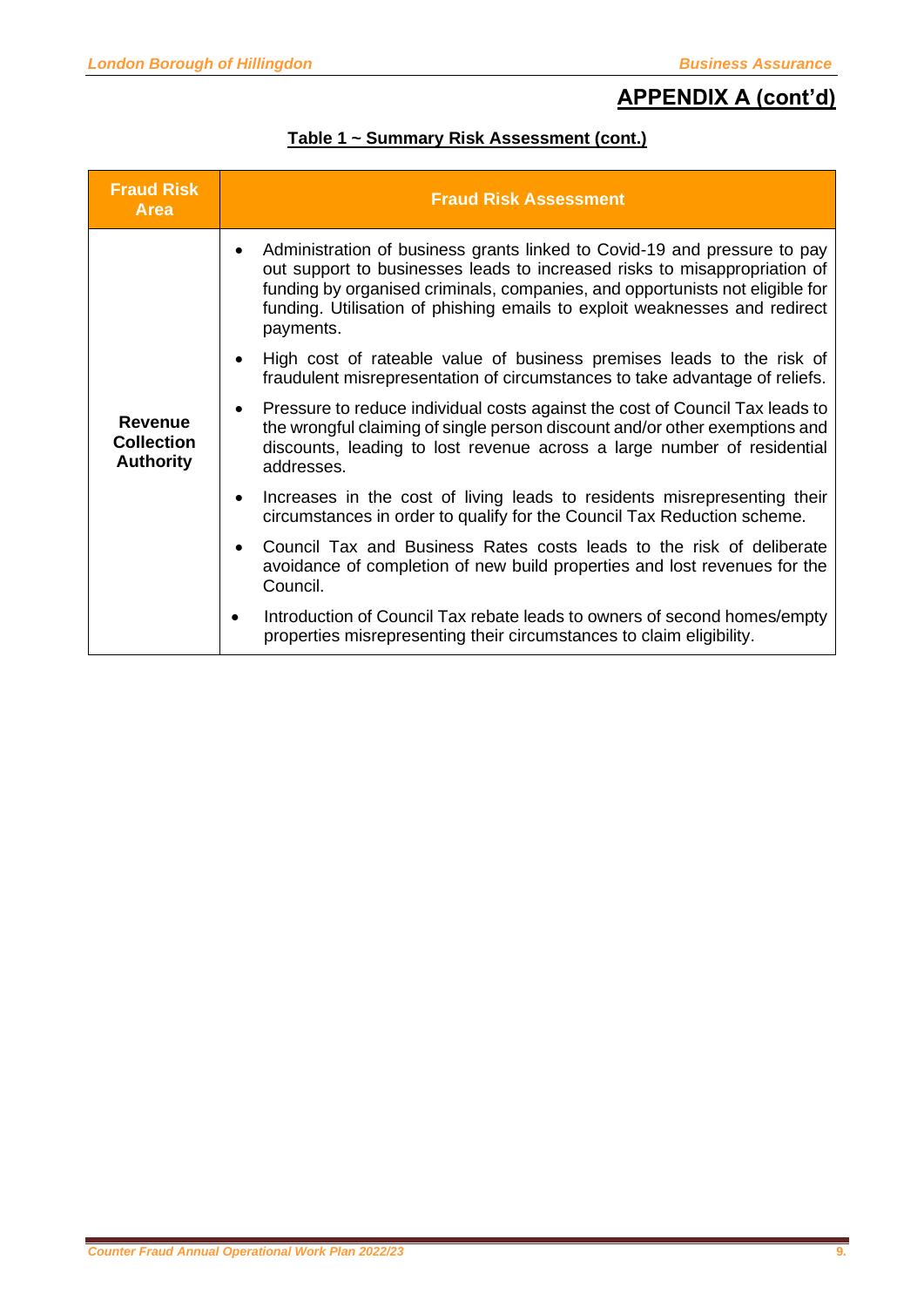### **Appendix B**

Set out below is the draft Counter Fraud Annual Operational Work Plan for the key proactive projects and investigative work due to be conducted in 2022/23.

| <b>Counter Fraud</b><br><b>Activity</b>                                                             | <b>Planned Work</b>                                                                                                                                                                                                                                  | <b>Outcomes</b><br>2021/22                                                 | <b>Risk</b> |
|-----------------------------------------------------------------------------------------------------|------------------------------------------------------------------------------------------------------------------------------------------------------------------------------------------------------------------------------------------------------|----------------------------------------------------------------------------|-------------|
| <b>Tenancy Fraud</b><br>& Housing<br><b>Investigations</b>                                          | The BACFT will continue to detect illegal sub-<br>letting and non-occupation of Council properties<br>as referred by colleagues and residents. This<br>also includes false applications for housing,<br>assignment and succession.                   | 41 properties<br>recovered,<br>£738k                                       |             |
| <b>Social Housing</b><br><b>Residency</b><br><b>Checks</b>                                          | A risk-based approach to tenancy residency<br>checks working with the Housing team and using<br>tenancy fraud data to identify hotspots. This will<br>be delivered as part of proactive projects work.                                               | notional<br>savings                                                        | <b>HIGH</b> |
| <b>Housing Fraud</b><br><b>Data Review</b>                                                          | A new initiative to analyse data held by the<br>Council to identify fraud. The BACFT will review<br>a variety of Council held data sets, particularly<br>that already available in Housing, to identify sub-<br>letting and non-occupation.          | New for<br>2022/23                                                         | <b>HIGH</b> |
| <b>Housing Right</b><br>to Buy (RTB)                                                                | The BACFT will continue to provide a risk-based<br>verifications service of all RTB applications to<br>identify fraud and where appropriate actively<br>investigate<br>applications<br>found<br>contain<br>to<br>suspected misrepresentation.        | 3<br>applications<br>closed,<br>£328k loss<br>prevention                   | <b>HIGH</b> |
| <b>B&amp;B</b> and<br><b>Temporary</b><br><b>Accommodation</b><br><b>Residency</b><br><b>Checks</b> | The BACFT will continue with annual residency<br>checks on all emergency B&B and temporary<br>housing accommodation. The checks will identify<br>suspected non-occupation and subletting of<br>emergency housing, and false applications.            | <b>Outcomes</b><br>will not be<br>available until<br>Q1 22/23              | <b>HIGH</b> |
| <b>Social Services</b><br>S.17 Emergency<br><b>Funding</b>                                          | Desk based checks to confirm eligibility of<br>applicants requiring emergency accommodation<br>and support from Social Care.                                                                                                                         | 6<br>applications<br>cancelled,<br>£72k in loss<br>prevention<br>savings   | <b>HIGH</b> |
| <b>Unaccompanied</b><br><b>Asylum Seeking</b><br><b>Children (UASC)</b><br><b>Status Checks</b>     | The embedded Immigration Enforcement Officer<br>will periodically check the status of all UASC<br>clients, this helps identify those who's status<br>allows them to access national schemes funding<br>and no longer require funding by the Council. | £65k loss<br>prevention<br>savings<br>identified                           | <b>HIGH</b> |
| <b>UASC Project</b>                                                                                 | An annual proactive project identifying suspected<br>subletting or non-occupation of accommodation<br>provided by the Council. A referral process is in<br>place for cases of misrepresentation to be<br>passed to the BACFT for investigation.      | 1 application<br>closed and 2<br>tenancies<br>cancelled, LP<br>saving £18k | <b>HIGH</b> |

#### **Table 2 ~ Counter Fraud Annual Operational Work Plan 2022/23**

*(cont'd)*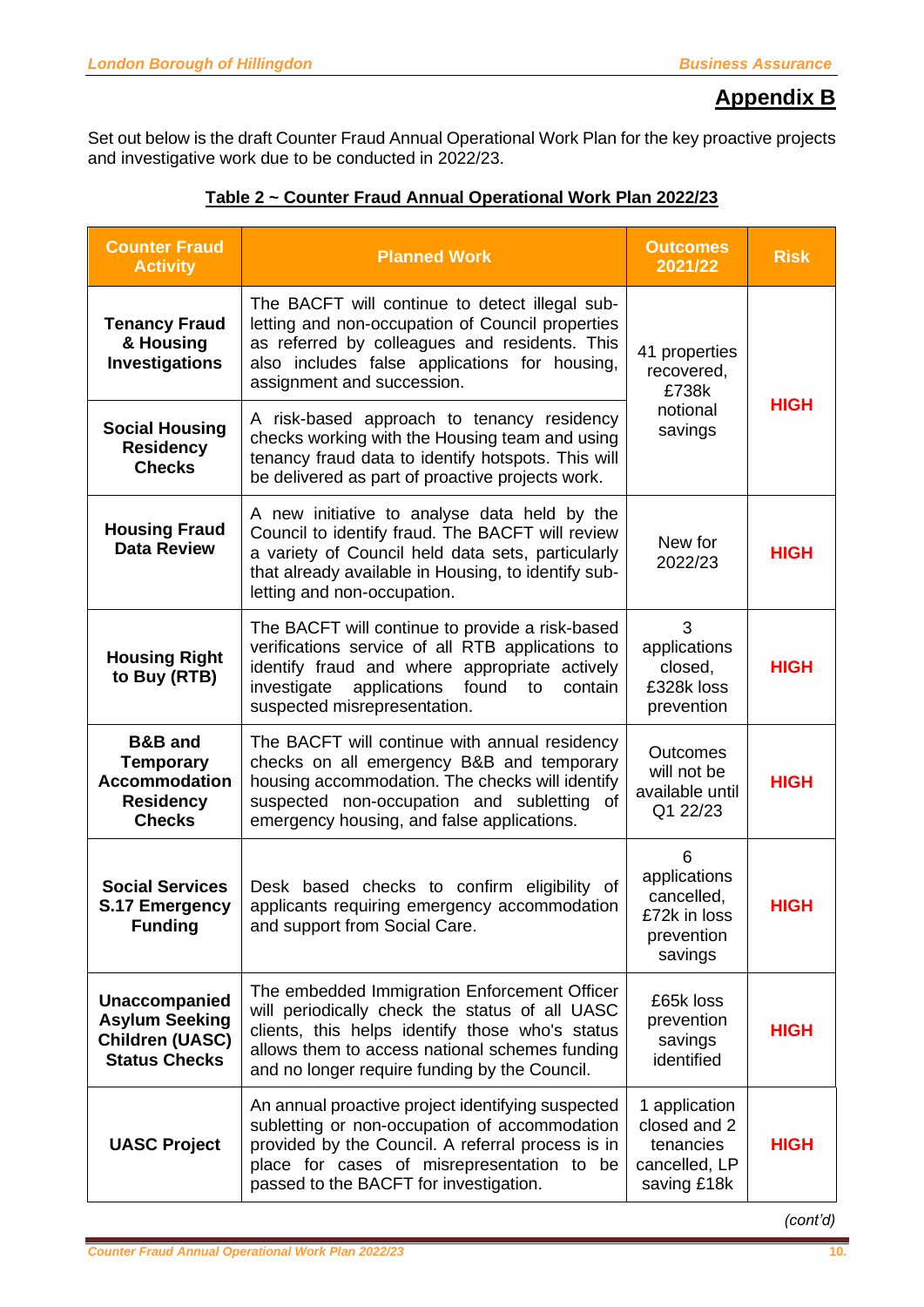# **Appendix B (cont'd)**

|  | Table 2 ~ Counter Fraud Annual Operational Plan 2022/23 (cont'd) |  |
|--|------------------------------------------------------------------|--|
|--|------------------------------------------------------------------|--|

| <b>Counter Fraud</b><br><b>Activity</b>                           | <b>Planned Work</b>                                                                                                                                                                                                                                                                                            | <b>Outcomes</b><br>2021/22                                                    | <b>Risk</b>   |
|-------------------------------------------------------------------|----------------------------------------------------------------------------------------------------------------------------------------------------------------------------------------------------------------------------------------------------------------------------------------------------------------|-------------------------------------------------------------------------------|---------------|
| <b>Disabilities</b><br><b>Facilities Grant</b>                    | Cases of hidden assets, income or fictitious<br>residency will be referred to the BACFT's via the<br>referrals process.                                                                                                                                                                                        | £59k loss<br>prevention<br>identified                                         | <b>HIGH</b>   |
| <b>Direct Payments</b>                                            | Cases of funds not being used appropriately, and<br>or misrepresentation of circumstances to access<br>funding towards care costs will be referred to the<br><b>BACFT</b> for investigation.                                                                                                                   | 3 cases<br>under<br>investigation                                             | <b>HIGH</b>   |
| <b>NFI Bi-annual</b><br><b>Exercise</b>                           | Continuous work on statutory data matches from<br>the Cabinet Office, which will be investigated as<br>ongoing project throughout 22/23. The<br>an<br>matches provide a significant contribution to<br>savings areas such as Housing and Revenues.                                                             | Bi-annual<br>exercise not<br>available for<br>2021/22                         | <b>HIGH</b>   |
| <b>Revenues</b><br><b>Inspections and</b><br>Investigations       | In 2022/23 the BACFT will continue to deliver all<br>inspections for Business Rates and Council Tax<br>and develop an investigative approach to<br>Business Rates and Council Tax avoidance and<br>illegal evasion.                                                                                            | 8012<br>inspections<br>conducted in<br>2021/22<br>52 active<br>investigations | <b>HIGH</b>   |
| <b>Revenue</b><br><b>Maximisation</b>                             | Proactive project work utilising data to identify<br>previously unlisted or modified domestic or<br>commercial properties that are not paying the<br>correct amount of tax or rates.                                                                                                                           | £1.3m of<br>previously<br>uncollected<br><b>NNDR</b><br>identified            | <b>HIGH</b>   |
| <b>Council Tax</b><br><b>Discounts &amp;</b><br><b>Exemptions</b> | A proactive desk top data review of discounts and<br>exemptions utilising data matching and in-house<br>data. All discounts found to be fraudulent will be<br>referred to Exchequer Services for removal of<br>discounts/exemptions and investigated for fraud<br>where appropriate by the BACFT.              | £82k in loss<br>prevention<br>savings                                         | <b>HIGH</b>   |
| <b>London Counter</b><br><b>Fraud Hub</b>                         | Working in conjunction with other London based<br>local authorities to create proactive data<br>matching exercises to identify fraud and error in<br>known risk areas leading to loss prevention<br>outcomes.                                                                                                  | Not available<br>for 2021/22                                                  | <b>MEDIUM</b> |
| <b>Social Care</b><br><b>Financial</b><br><b>Assessments</b>      | The BACFT will continue to verify all applicants<br>who apply for Social Care funding via Financial<br>Assessments to ensure eligibility. The BACFT will<br>also conduct a proactive project with the<br>Financial Assessment Team to identify loss<br>prevention savings during the annual review<br>process. | £8k of loss<br>prevention<br>identified                                       | <b>MEDIUM</b> |

*(cont'd)*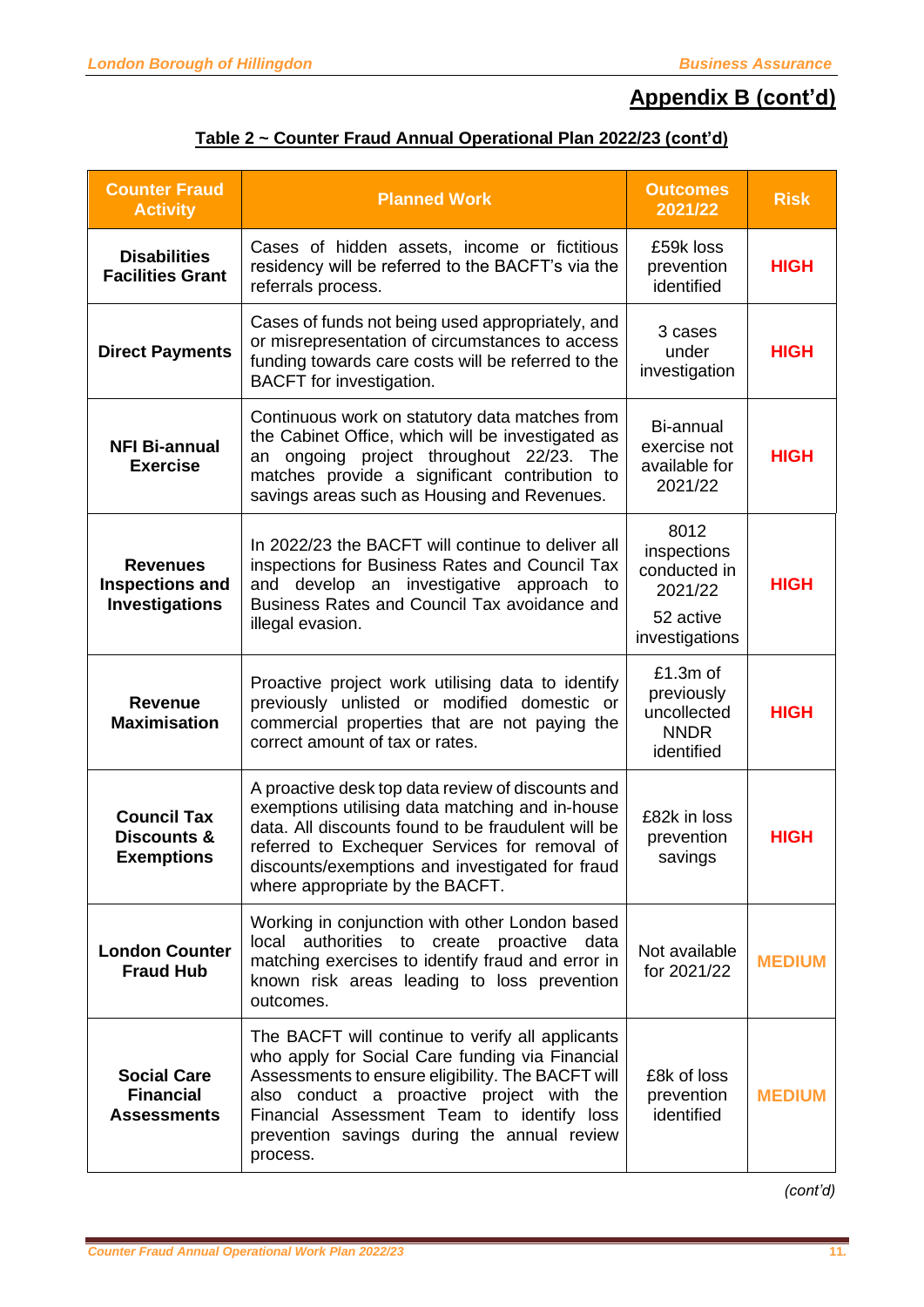# **Appendix B (cont'd)**

|--|

| <b>Counter Fraud</b><br><b>Activity</b>                                            | <b>Planned Work</b>                                                                                                                                                                                                                                                                                                                                                                           | <b>Outcomes</b><br>2021/22                                                                        | <b>Risk</b>   |
|------------------------------------------------------------------------------------|-----------------------------------------------------------------------------------------------------------------------------------------------------------------------------------------------------------------------------------------------------------------------------------------------------------------------------------------------------------------------------------------------|---------------------------------------------------------------------------------------------------|---------------|
| <b>Empty</b><br><b>Properties/New</b><br><b>Homes Bonus</b>                        | A yearly proactive project to maximise the grant<br>received from Central Government by identifying<br>empty properties that are now occupied,<br>alongside monitoring new build properties for<br>completion. The net number of properties brought<br>back into occupation by the Council attracts a<br>grant from central government.                                                       | <b>Delivered</b><br>funding<br>£300k above<br>Finance<br>Department's<br>forecast in<br>NHB grant | <b>MEDIUM</b> |
| <b>Housing</b><br><b>Verifications</b>                                             | The BACFT will continue to verify applicants who<br>apply for social housing, mutual exchange or<br>succession/assignment.                                                                                                                                                                                                                                                                    | 13<br>applications<br>closed and 2<br>cases<br>referred for<br>investigation                      | <b>MEDIUM</b> |
| 'Beds in Sheds' -<br><b>Unregistered</b><br><b>Residential</b><br><b>Dwellings</b> | The Revenues Investigations Unit will identify<br>unlawful and unregistered residential dwellings in<br>order that properties are brought within Council<br>and<br>evasion<br>Tax<br>banding<br>pursued<br>as<br>investigations. Any enforcement action<br>on<br>planning issues will be referred to Planning<br>Enforcement and Housing Standards.                                           | 25 cases<br>identified,<br>revenue of<br>£48k                                                     | <b>MEDIUM</b> |
| <b>First Time</b><br><b>Buyers</b><br><b>Residency</b><br><b>Checks</b>            | Post purchase residency checks to verify<br>occupation, as continued residency for a set<br>period is a mandatory scheme condition. Any<br>properties where subletting or non-occupation is<br>identified will be further investigated and the grant<br>will be sought for recovery.                                                                                                          | 2 cases<br>referred for<br>prosecution                                                            | <b>MEDIUM</b> |
| <b>Debt Tracing</b><br><b>Enquires</b>                                             | A relatively new initiative that will see the BACFT<br>trace debtors that are uncontactable, or identify<br>hidden assets and capital, to support debt<br>recovery.                                                                                                                                                                                                                           | £14k<br>recovered<br>through<br>tracing<br>enquiries                                              | <b>MEDIUM</b> |
| <b>Blue Badge</b><br><b>Operations</b>                                             | Bi-annual Blue Badge enforcement projects to<br>confirm lawful use of badges in identified misuse<br>hotspots. A visual presence to provide assurance<br>to residents that the Council takes this fraud<br>seriously and deter misuse across the borough.                                                                                                                                     | 11 financial<br>penalties<br>issued                                                               | <b>LOW</b>    |
| <b>Fraud</b><br><b>Awareness &amp;</b><br><b>Engagement</b>                        | The BACFT will continue to provide a program of<br>fraud awareness internally to champion a<br>counter-fraud culture and encourage service<br>provider engagement over fraud risks. This will<br>also<br>include<br>social<br>periodic<br>media<br>released to the public<br>communications<br>to<br>promote awareness and raise the profile of<br>counter fraud activity within the borough. | Delivered 22<br>awareness<br>sessions                                                             | <b>LOW</b>    |